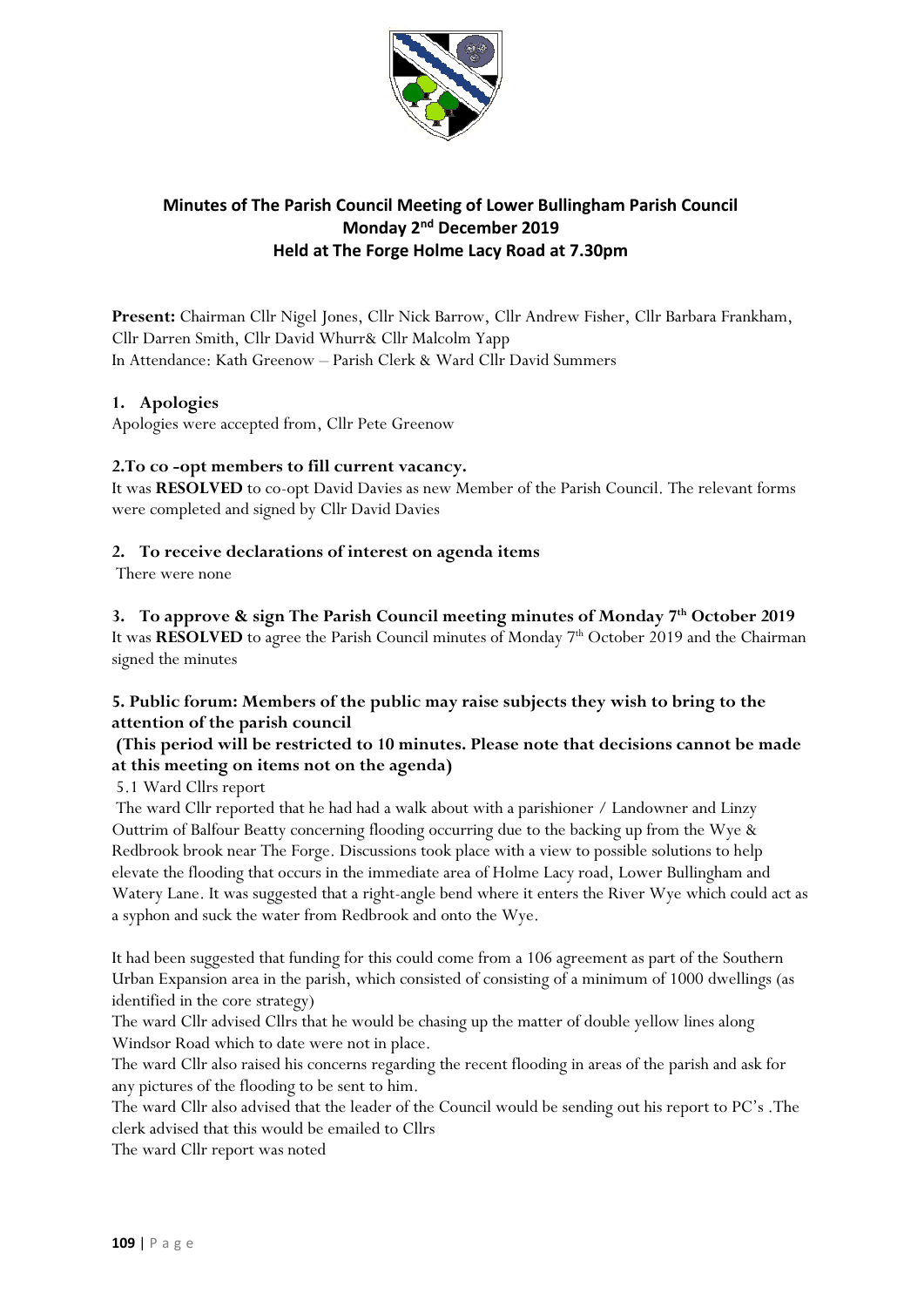Cllr Yapp reported on the following issues

Lights on the greenway were not working, a parishioner had contacted him to ask if speed bumps could be put in along Goodwin Way. Flooding issues at the underpass near the railway bridge had made it difficult for cyclists and walkers to access during flooding.

#### **6 Lengthsman**

6.1 To consider work lengthsman work required.

It was **RESOLVED**: that the lengthsman carry out the following: grips to be cleaned out along Watery Lane & Ridgehill areas. The ditch requires cleaning out just past Radnor House and then another area where the ditch needs cleaning is from 3 counties view to Pear tree cottage. Cllr Darren Smith informed Cllrs that the roadside mirror that had been erected by the lengthsman may need looking at as it seemed there was a problem with the film coating coming off it.The Clerk would contact the lengthsman to advise of the work required

6.2 To consider requesting delivery of salt from Balfour Beatty to be stored at appropriate location for the refiling of grit bins in the parish as required.

It was **RESOLVED**: Not to request delivery of salt from Balfour Beatty. The Parish Council considered that as Balfour Beatty had marked the grit bins in the parish as property of HFDC it was Balfour Beatty's responsibility to fil them and top them up as required.

### **7. Parish Footpaths**

7.1 To consider Parish Footpaths maintenance work required

It was **RESOLVED**: that the following footpaths work was required.

Replacement of the finger post as it has has rotted off and fallen over outside Oakleigh

The footpath between Camp Farm and The Hollies LOB2 needs clearing as you can't get through.

LOB1 - near the relief road is blocked by overgrown vegetation and needs attending to

#### **8.Highways & road issues**

8.1To consider road issues for reporting to Balfour Beatty.

There are several potholes that need attending to by Balfour Beatty. Ridgehill road past Three Counties view, Watery Lane near the caravan park leading up to the road that connects with the relief road.

The clerk advised that she had received correspondence from a parishioner requesting speed bumps along Windsor road.

8.2 To consider a letter from Balfour Beatty concerning and Application for a cultivation licence – Kerry House Watery Lane.

It was **RESOLVED**: that the Parish Council had no Objections to the application

### **9.Flooding**

9.1To consider flooding issues in the parish

Discussion took place concerning the recent flooding that had occurred in the parish due to the significant rainfall. The relief road had had to be closed due to flooding along with other areas of the parish that were susceptible to flooding.

It was **RESOLVED**: That the Clerk writes to the head of HFDC highways ,and Mark Pearce of The EZ concerning the flooding issues and request that the matter needs attending to ensure flooding issues are elevated.

### **10.Planning**

10.1 Planning consultation193848 The Oaks Ridgehill Hereford Description: Proposed 2 Storey Extension It was **RESOLVED**: to SUPPORT the application